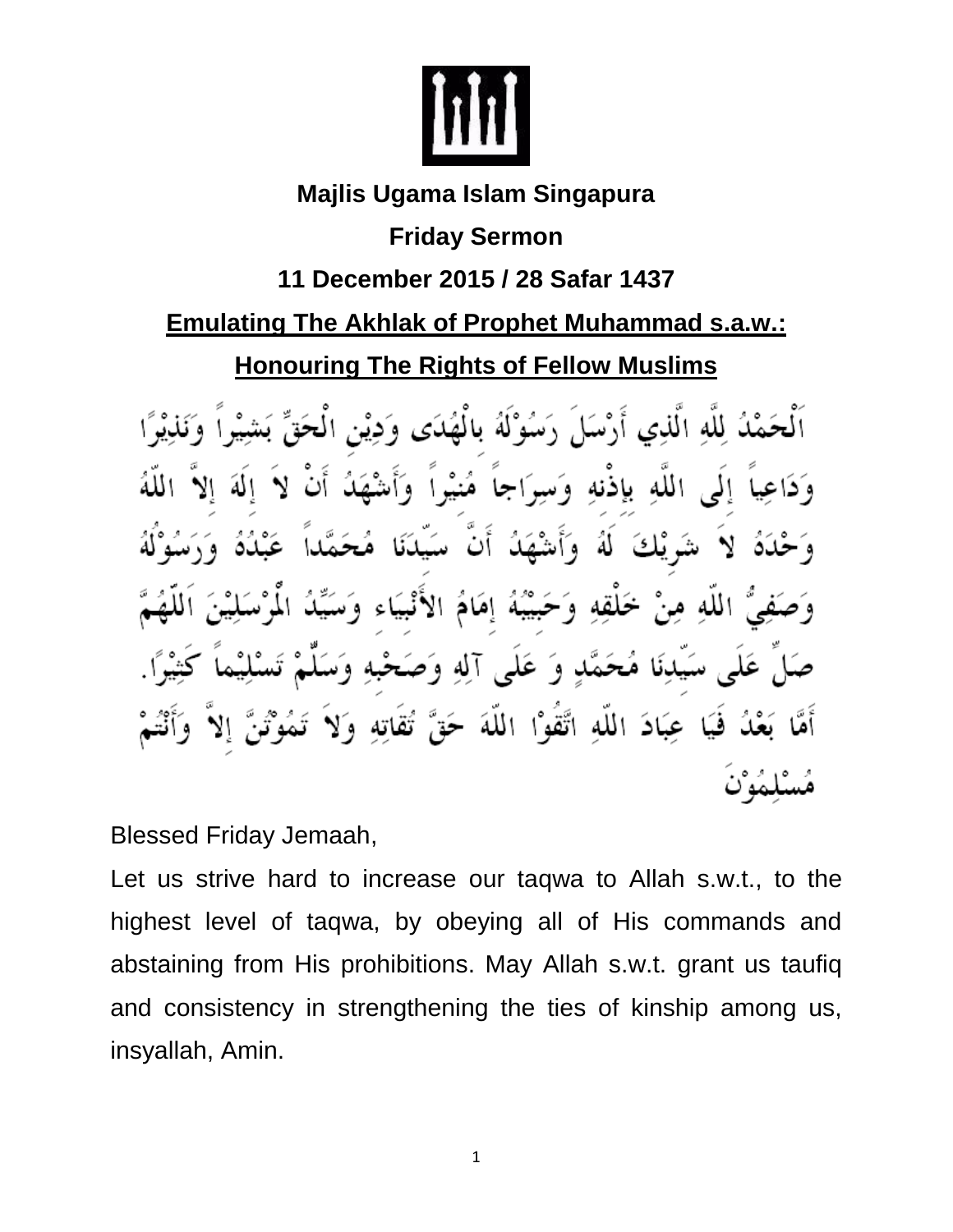Jemaah,

Last Friday, we discussed the importance of making the Prophet s.a.w. as our role model. The sermon touched on the need to emphasise on the manners or adab that were upheld by Prophet Muhammad s.a.w. with Allah s.w.t. The sermon today will touch on keeping relations between humankind, because our belief (iman) is only complete when we fulfil both the rights of Allah and the rights of fellow mankind.

## Beloved Jemaah,

We cannot downplay the importance of observing good manners and ethics when interacting with others. Take some time to reflect upon the lesson in a hadith from Prophet Muhammad s.a.w. about the different states of humankind in the hereafter. There will be those who come to meet Allah s.w.t. with rewards from all sorts of acts of worship, but his deeds have been taken by those whom he have wronged and oppressed in this world. Rasulullah s.a.w. said: *"If his deeds have been used up before he can repay those whom he oppressed, then the sins of the person he oppressed will be given to him, and he will then be thrown into the hellfire."* [Hadith reported by Imam Muslim]

This hadith also emphasizes the need to fulfil the rights of others and keep good relations with others, and how it is tied to one's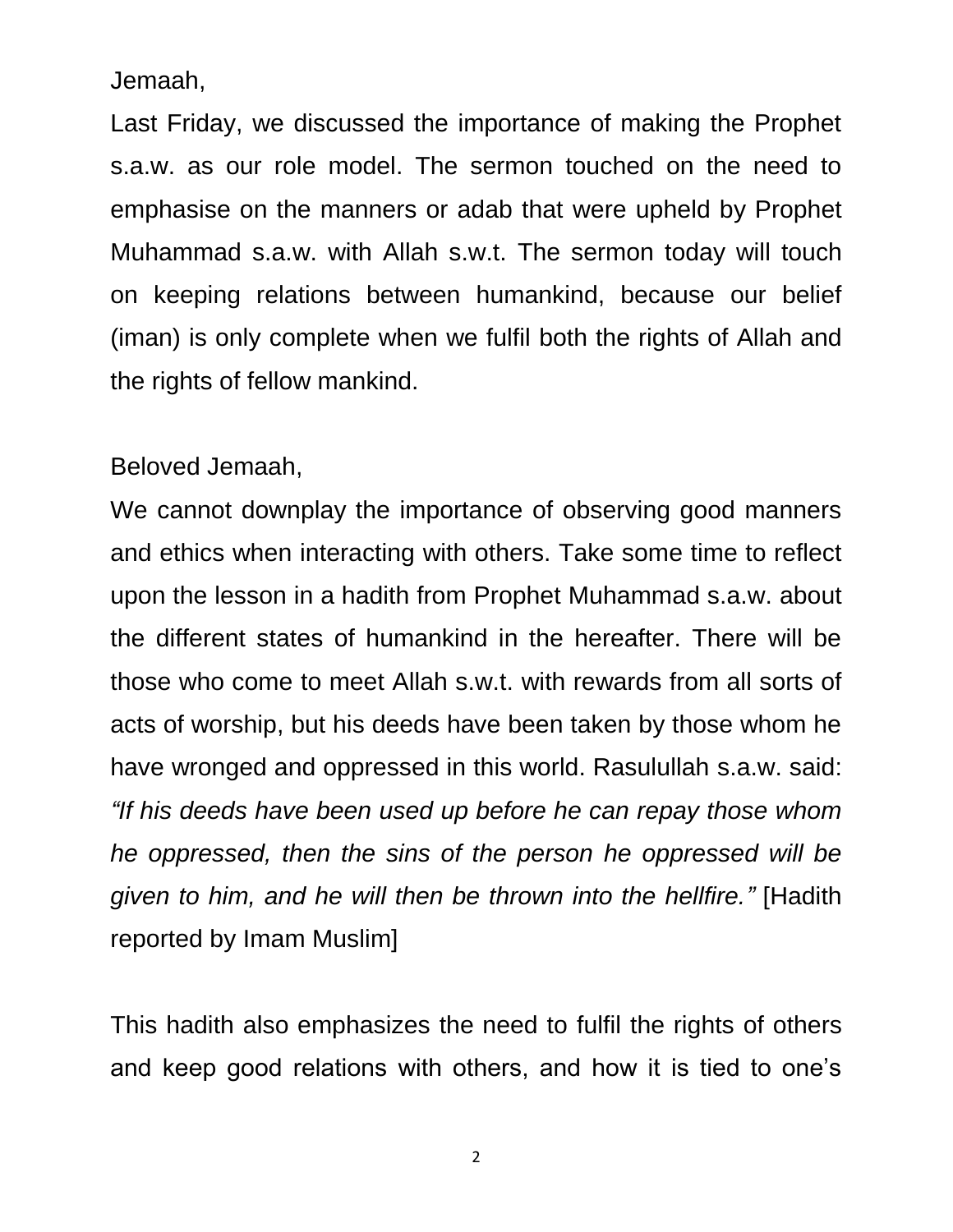faith (iman). Let us spend some time to understand what Allah s.w.t says in surah At-Tahrim verse 6:

يَتَأَيُّهَاالَّذِينَءَامَنُواْ فَوَأَأْنَفُسَكَّهُ وَأَهْلِيكُمْ نَارًا وَقُودُهَا ٱلنَّاسُ وَٱلۡفِجَارَةُ عَلَيۡهَا مَلَيۡكَةُ غِلَاظُ شِدَادٌ لَّا يَعۡصُونَ ٱللَّهَ مَآأَمَرَهُمۡ وَبَقْعَلُونَ مَايْؤُمَّرُونَ ۞

Which means: *"O you who have believed, protect yourselves and your families from a Fire whose fuel is people and stones, over*  which are *[appointed] angels, harsh and severe; they do not disobey Allah in what He commands them but do what they are commanded."*

In explaining the verse, Saiyidina Ali bin Abi Talib r.a. said: *"Teach them (your family) manners and equip them with knowledge."* This is what we need to instil in our family members, especially our children, to groom them to become the "*Rabbani"* generation – a generation that will heed all of Allah's commands and keep good relations with one another.

Hence, this is where our responsibility lies: to ensure that we watch our manners and ethics when interacting with our fellow Muslim brothers and sisters.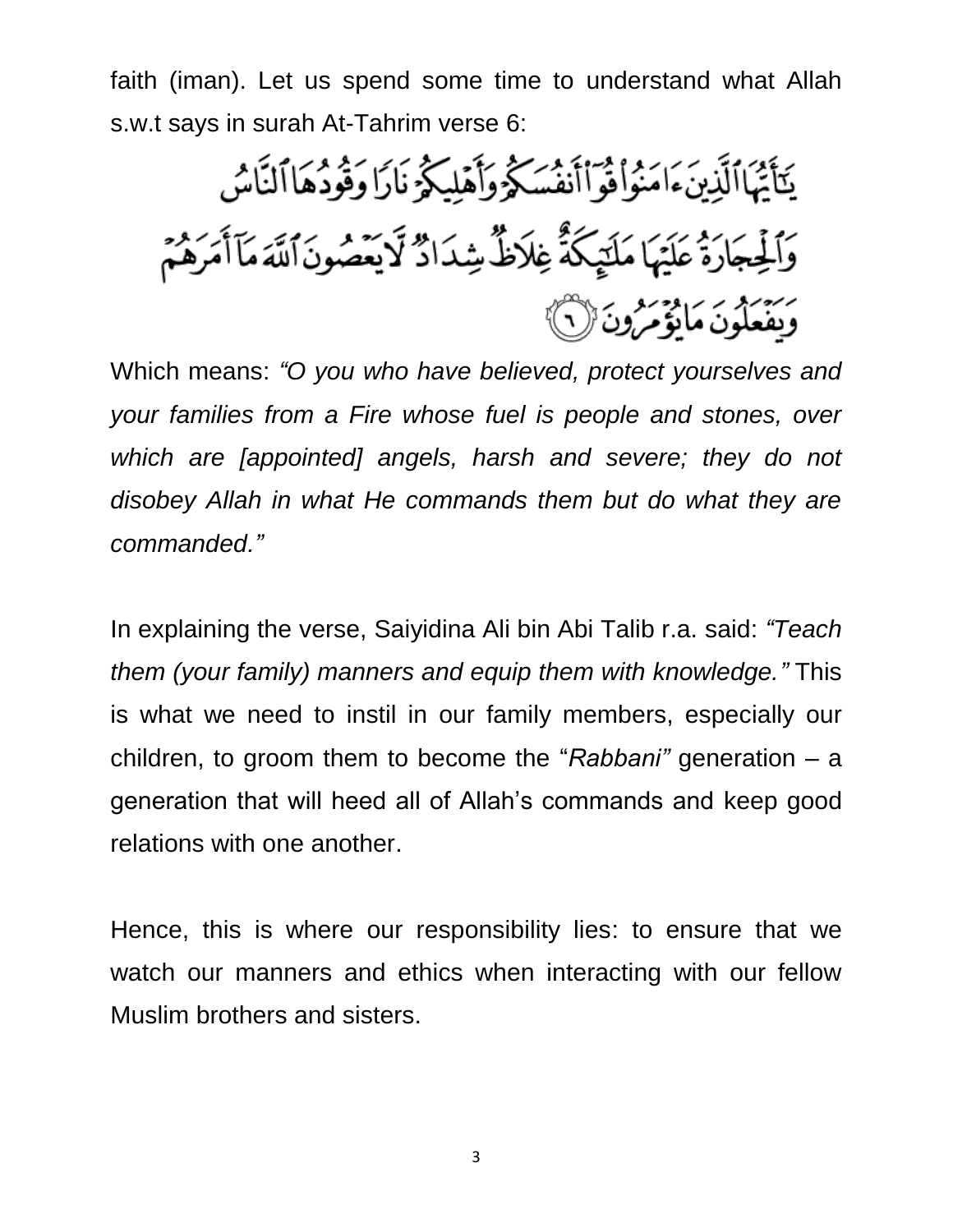The need for good manners and ethics becomes even more critical in today's world of advanced technology. It has now become easier for us to communicate with each other. With increased communication, the probability of hurting each other in our interactions increases as well. It is a religious duty for Muslims to ensure that no matter the platform of interaction, we need to uphold the rights of others to the best of our abilities.

## Jemaah,

What are these rights of our fellow Muslims that we need to honour? There are many lessons contained in the hadith of Prophet Muhammad s.a.w. that we can refer to.

## **First: Always hope for the best for our brothers and sisters**.

This is an excellent trait of a true believer (mukmin). Just look at our beloved Messenger, Prophet Muhammad s.a.w. when he interacted with his companions. Nabi Muhammad s.a.w. always encouraged and supported his companions, and always wanted the best for them. Rasulullah s.a.w. said, in a hadith:

المُؤْمِنُ مِرْآةٌ المُؤْمِن وَالمُؤْمِنُ أَخُو المُؤْمِن يَكُفُّ عَلَيْهِ ضِيْعَتَهُ وَيَحُوْطَهُ مِنْ وَرَائِهِ Which means: *"A Mukmin is a mirror for another. And a Mukmin is a brother to another; he helps (his brother) better his mistakes and watches him from behind."* [Hadith reported by Abu Daud]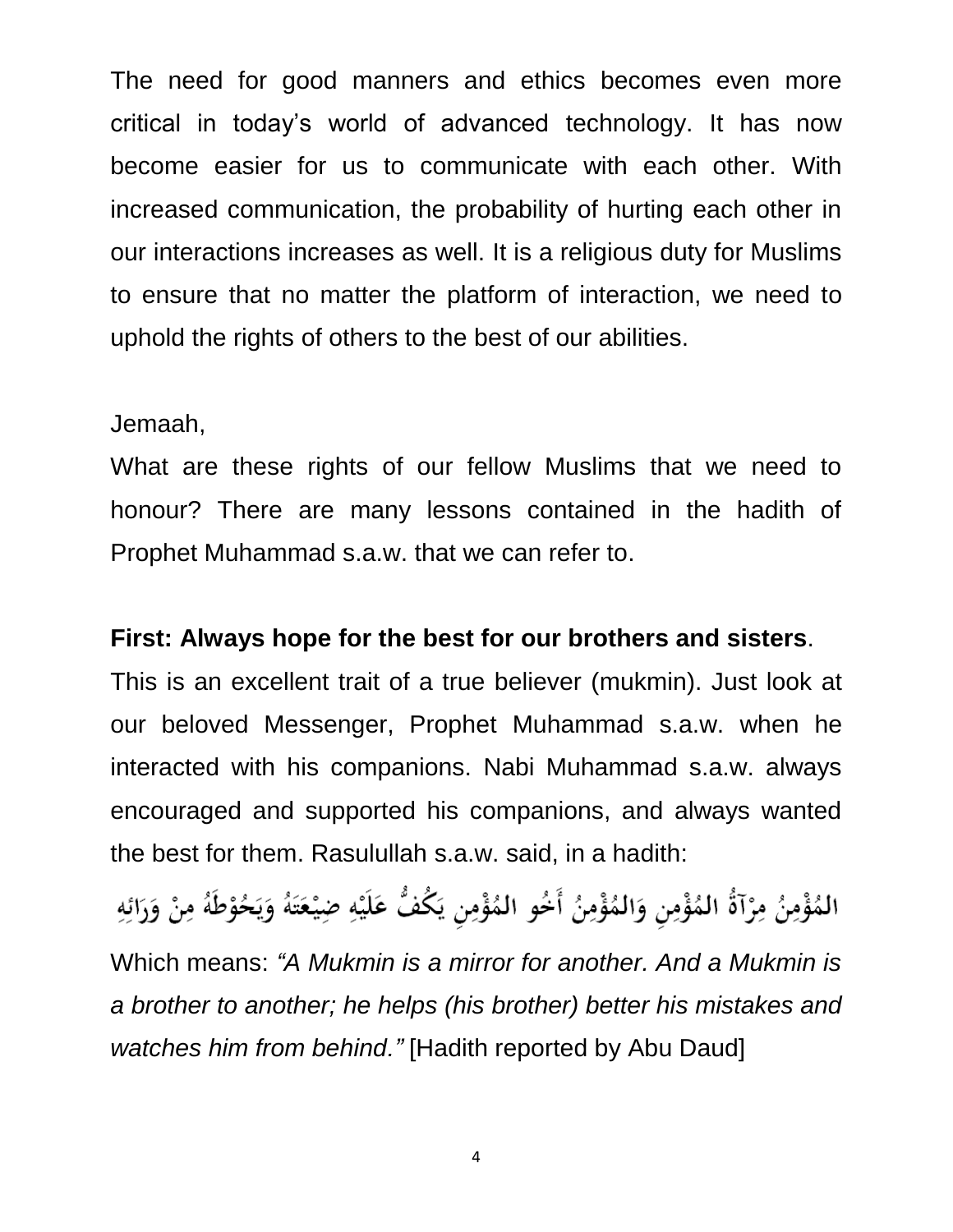This was how the Prophet s.a.w. emphasised on the importance of maintaining good ties among fellow Muslims. We should help another Muslim to be a better individual, whether or not he knows of it.

Do not be like some individuals who are jealous and envious of others who possess more, and hold ill feelings toward them. These feelings will cause one to be unhappy and hope for the worst upon his brother, *Nauzubillah*!

Pay attention to what Rasulullah s.a.w. said, in a hadith, which means: "*Whoever eats food at the expense of another Muslim, Allah s.w.t will feed him with the same from Jahannam. Whoever wears clothes at the expense another Muslim, then Allah will give him clothes from Jahannam. And whoever treats another Muslim with arrogance and pride, then Allah will treat him with arrogance and pride on the day of judgement*." [Hadith reported by Abu Daud]

Beloved Jemaah,

**The second trait that we should observe: Loving your brother just as how you love yourself.** One can only wish for the best for another when one loves the other. Just as how we love every individual in our family, we should have the same feelings of love toward every Muslim.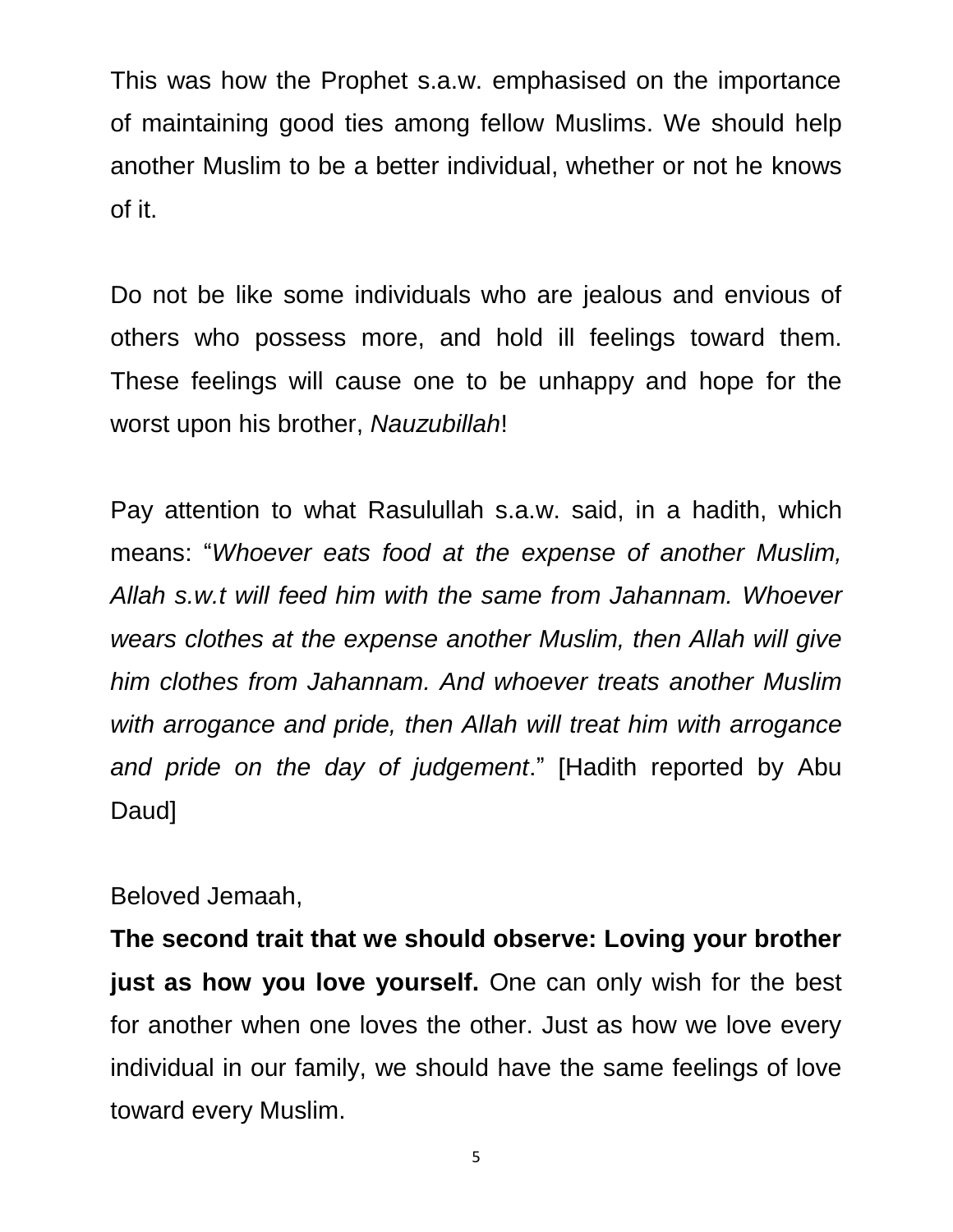Prophet Muhammad s.a.w. said: *"None of you will believe until you love for your brother what you love for yourself."* [Hadith reported by Imam Al-Bukhari and Muslim]

And so, a believer will always love his brother. He will always ask himself: How is his brother doing? Are his needs met? How is the state of his deen? How can he help to ease his burden and worries?

It is on this basis that our beloved messenger, Rasulullah s.a.w. spread the message of Islam. The Prophet s.a.w. wanted the best for his ummah. He always prayed for, and was concerned about the prosperity of his ummah.

In a hadith reported by Ibn Hibban, once when Prophet Muhammad s.a.w. was making du'a for Saidatina Aisyah he recited:

اَلَلهُمَّ اغْفِرْ لِعَائِشَةَ مَا تَقَدَّمَ مِنْ ذَنْبِهَا وَمَا تَأَخَّرَ وَمَا أَسَرَّتْ وَمَا أَعْلَنِتْ

Which means: *"Ya Allah! Forgive Aisyah's past sins, her future sins, those that she has kept hidden and those that she has made known."* He then said to Saidatina Aisyah: *"Verily this is my du'a for all of my ummah, at every solah."*